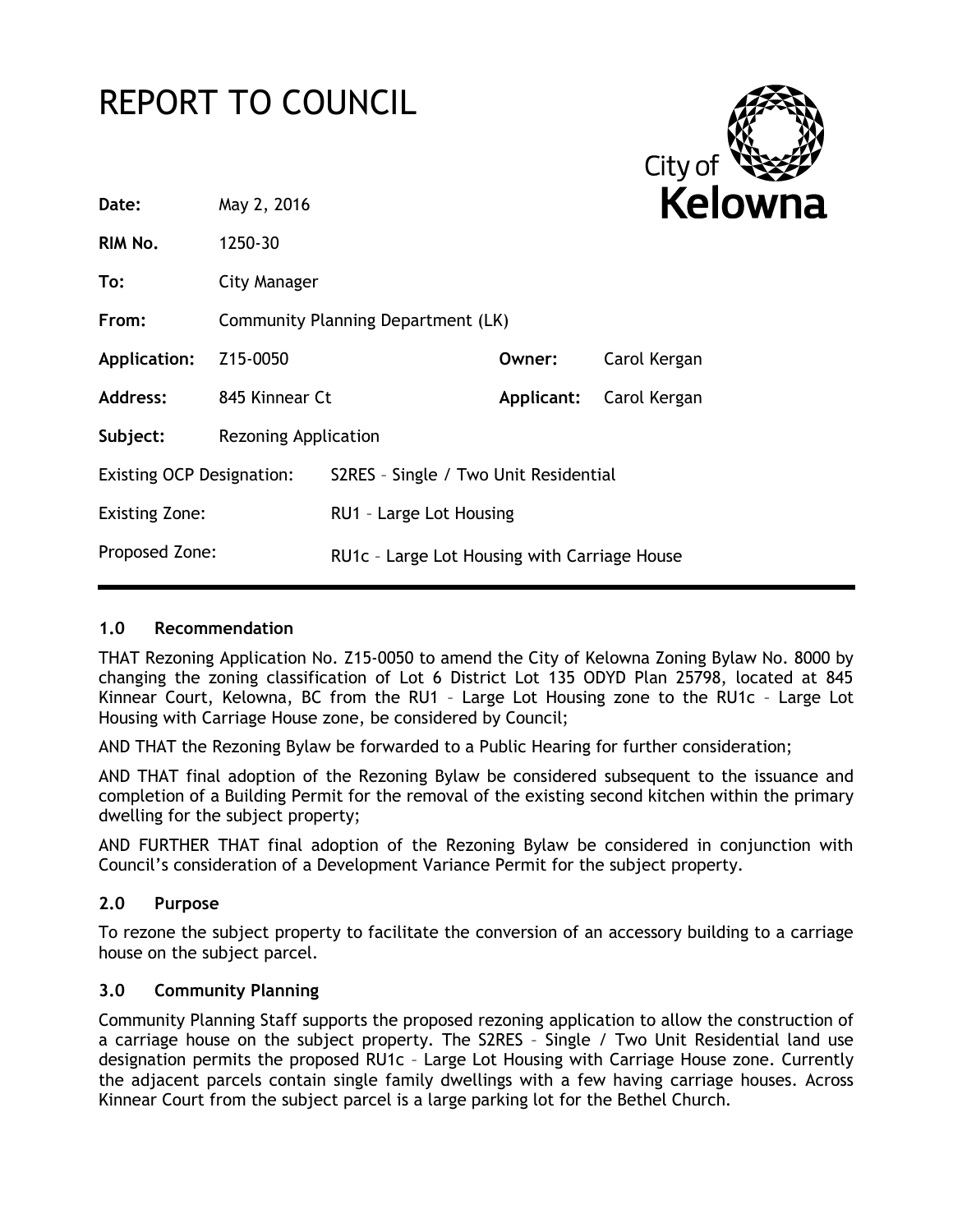## **4.0 Proposal**

## 4.1 Background

The existing 1  $\frac{1}{2}$  storey single detached dwelling with a single attached garage was constructed in June of 1977. The existing accessory building was approved for construction in September of the same year. A second kitchen was approved for within the dwelling in June of 2003. Since that time, there have been multiple bylaw enforcement investigations regarding illegal suites. The applicant has since purchased the home and is taking measures to legalize the existing accessory building as a carriage house. The second kitchen will be removed from the dwelling to ensure bylaw compliance is addressed.

## 4.2 Project Description

The subject parcel is located within the Permanent Growth Boundary on the south side of Kinnear Court. At the time of construction, the accessory building met all of the Zoning Bylaw regulations. In rezoning the parcel to allow for the conversion of the accessory building to a carriage house, one variance is triggered. The required side yard setback of 2.0 m would need a variance to be reduced to 1.17 m proposed.



Parking for the primary dwelling is accommodated at the front of the house with a single car attached garage and the driveway is able to accommodate an additional parking space. Parking for the carriage house is accessed from the rear lane. The parking space provided is large enough to accommodate 3 vehicles. Private amenity space is located beside the carriage house. A fence



will be added to provide privacy between the primary dwelling and the carriage house. The addition of a lit pathway from the street to the carriage house will provide additional access.

The requested variance to the east side setback will not negatively affect the adjacent parcel, as the neighbouring property has a raised planter bed garden which extends the length of the carriage house. This, along with the shed and fence in the adjacent rear yard, creates separation and privacy to the proposed carriage house.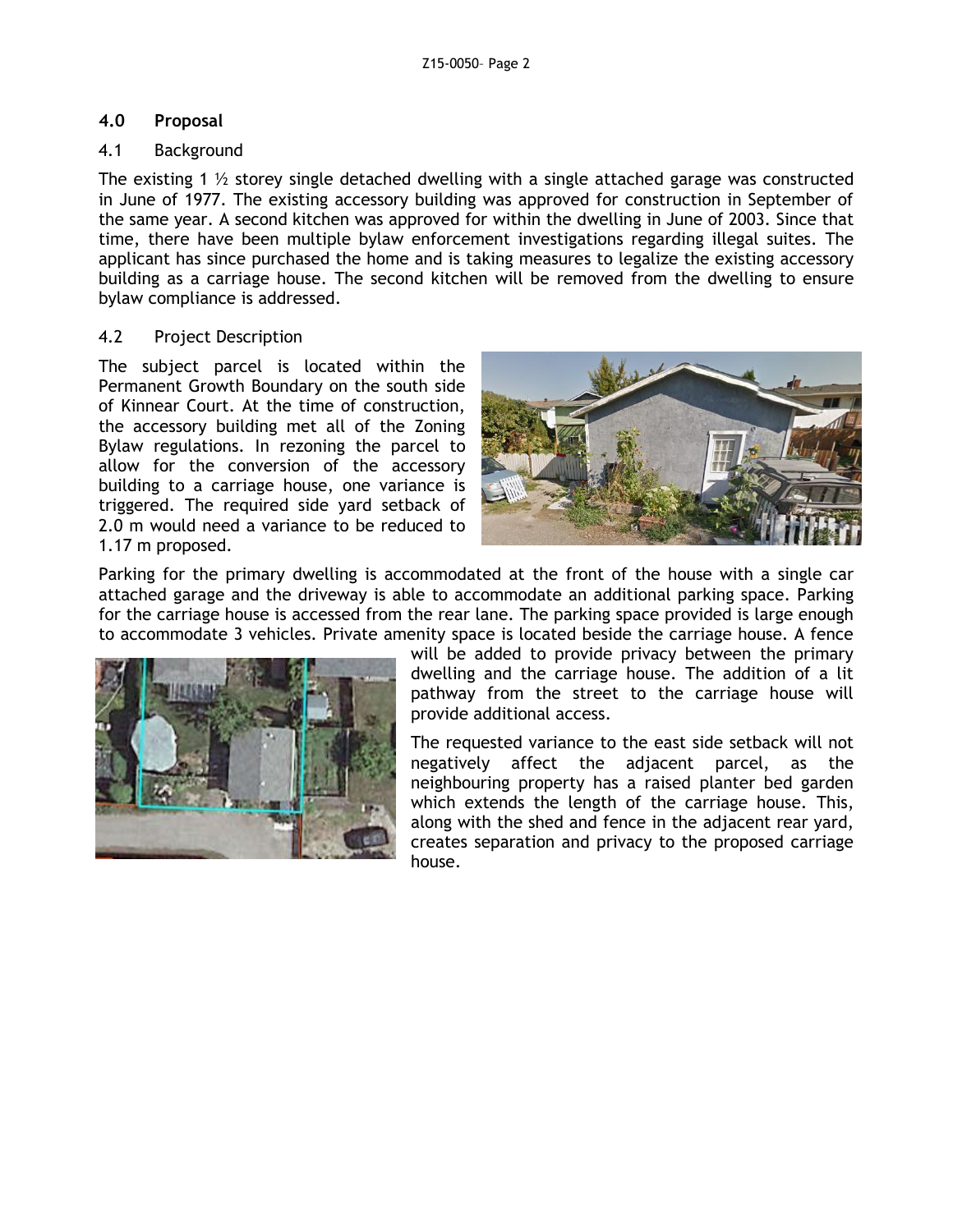## 4.3 Site Context

The subject property is located on the south side of Kinnear Court in the South Pandosy/KLO sector of Kelowna.

Adjacent land uses are as follows:

| <b>Orientation</b> | <b>Zoning</b>                           | <b>Land Use</b>                      |
|--------------------|-----------------------------------------|--------------------------------------|
|                    | P2 - Education & Minor Institutional    | Religious Assembly                   |
| North              | RU2c - Medium Lot Housing with Carriage | Single Family Dwelling with Carriage |
|                    | House                                   | House                                |
| East               | RU1 - Large Lot Housing                 | <b>Single Family Dwelling</b>        |
| South              | RU1 - Large Lot Housing                 | <b>Single Family Dwelling</b>        |
| West               | RU1 - Large Lot Housing                 | Single Family Dwelling               |

#### **Subject Property Map:**



# 4.4 Zoning Analysis Table

| <b>Zoning Analysis Table</b>         |                               |                   |  |  |
|--------------------------------------|-------------------------------|-------------------|--|--|
| <b>CRITERIA</b>                      | <b>RU1c ZONE REQUIREMENTS</b> | <b>PROPOSAL</b>   |  |  |
| Existing Lot/Subdivision Regulations |                               |                   |  |  |
| Min. Lot Area                        | 550 $m2$                      | $667 \text{ m}^2$ |  |  |
| Min. Lot Width                       | 16.5 m                        | 18.23 m           |  |  |
| Min. Lot Depth                       | 30 <sub>m</sub>               | 36.58 m           |  |  |
| <b>Development Regulations</b>       |                               |                   |  |  |
| Site Coverage                        | 40%                           | 29%               |  |  |
| Site Coverage: accessory             |                               |                   |  |  |
| buildings or structures and          | 20%                           | 6.67%             |  |  |
| carriage house (one storey)          |                               |                   |  |  |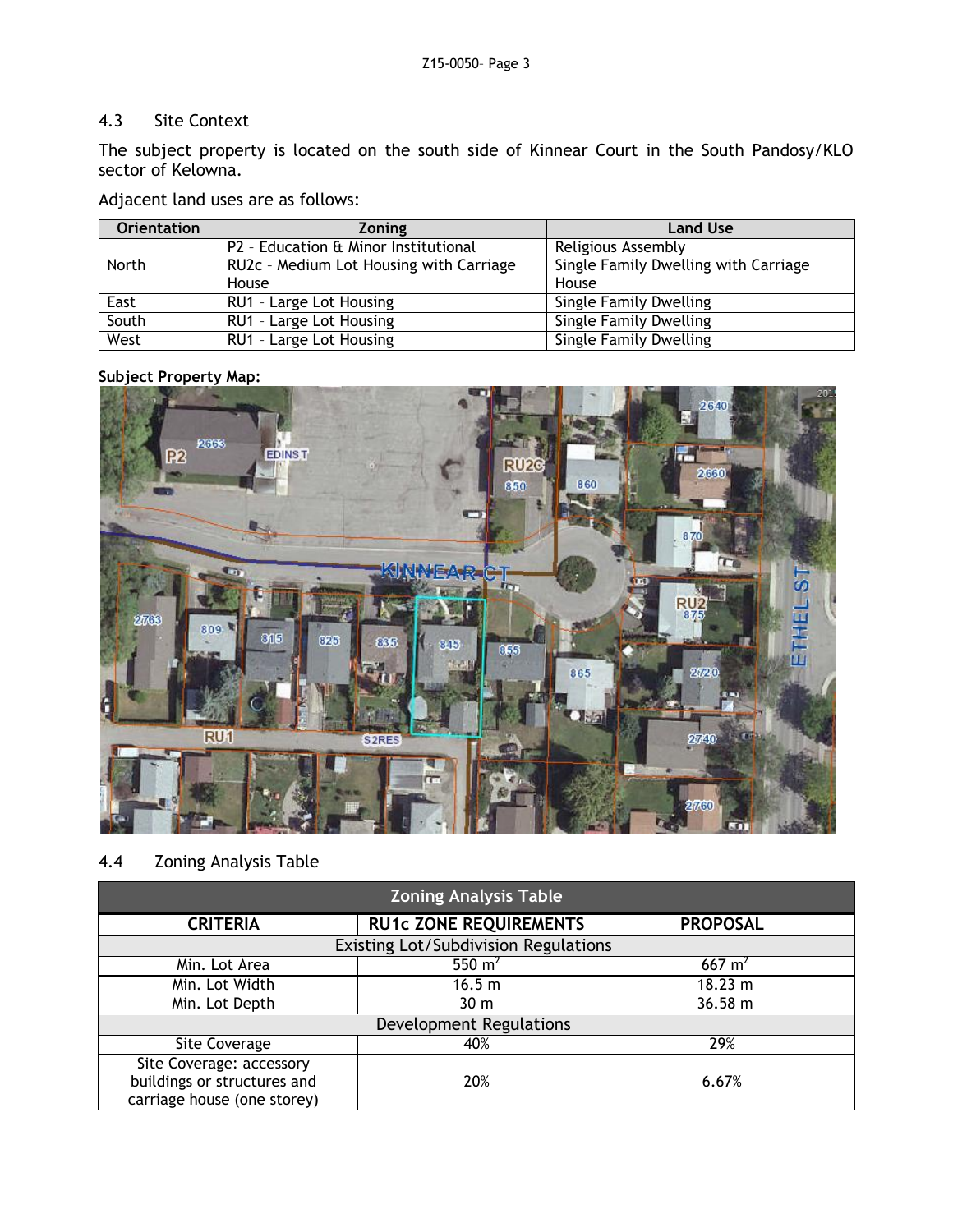| Floor area of carriage house<br>(footprint)                                               | $100 \; \text{m}^2$    | 44.5 $m2$                     |  |
|-------------------------------------------------------------------------------------------|------------------------|-------------------------------|--|
| Max. area of carriage house<br>(total building area)                                      | $130 \; \text{m}^2$    | 44.5 $m2$                     |  |
| Max. net floor area of carriage<br>house to total net floor area of<br>principal building | 75%                    | 22.94%                        |  |
| Height<br>(mid point of roof)                                                             | 4.8 <sub>m</sub>       | $3.24 \text{ m}$              |  |
| Setback from Principal Dwelling                                                           | 3.0 <sub>m</sub>       | $5.76 \; m$                   |  |
| <b>Carriage House Regulations</b>                                                         |                        |                               |  |
| Max. Height                                                                               | 4.8 <sub>m</sub>       | 3.24 m                        |  |
| Min. Side Yard (east)                                                                     | 2.0 <sub>m</sub>       | $1.17 \text{ m}$ <sup>o</sup> |  |
| Min. Side Yard (west)                                                                     | 2.0 <sub>m</sub>       | $10.96 \text{ m}$             |  |
| Min. Rear Yard (with a lane)                                                              | 0.9 <sub>m</sub>       | 1.52 m                        |  |
| Height (carriage house shall not<br>be higher than existing primary<br>dwelling unit)     | 1 1/2 storey ex. House | 1 storey Carriage house       |  |
| <b>Other Regulations</b>                                                                  |                        |                               |  |
| Min. Parking Requirements                                                                 | 3 stalls               | +3 stalls provided            |  |
| Min. Private Open Space                                                                   | $30 \text{ m}^2$       | $+30 \text{ m}^2$             |  |
| <b>O</b> Indicates a requested variance to the side setback to a carriage house.          |                        |                               |  |

#### **5.0 Current Development Policies**

5.1 Kelowna Official Community Plan (OCP)

#### **Development Process**

**Compact Urban Form.**<sup>1</sup> Develop a compact urban form that maximizes the use of existing infrastructure and contributes to energy efficient settlement patterns. This will be done by increasing densities (approximately 75 - 100 people and/or jobs located within a 400 metre walking distance of transit stops is required to support the level of transit service) through development, conversion, and re-development within Urban Centres (see Map 5.3) in particular and existing areas as per the provisions of the Generalized Future Land Use Map 4.1.

## **6.0 Technical Comments**

#### 6.1 Building & Permitting Department

- Full Plan check for Building Code related issues will be done at time of Building Permit applications.
- Please indicate how the requirements of Radon mitigation are being applied to this structure.
- 6.2 Development Engineering Department
	- See attached Development Engineering memorandum.

## 6.3 Bylaw Services

• Bylaw Services has two open files for this property, an illegal suite in the main house and an illegal suite in the garage with numerous complaints received. Records indicate an